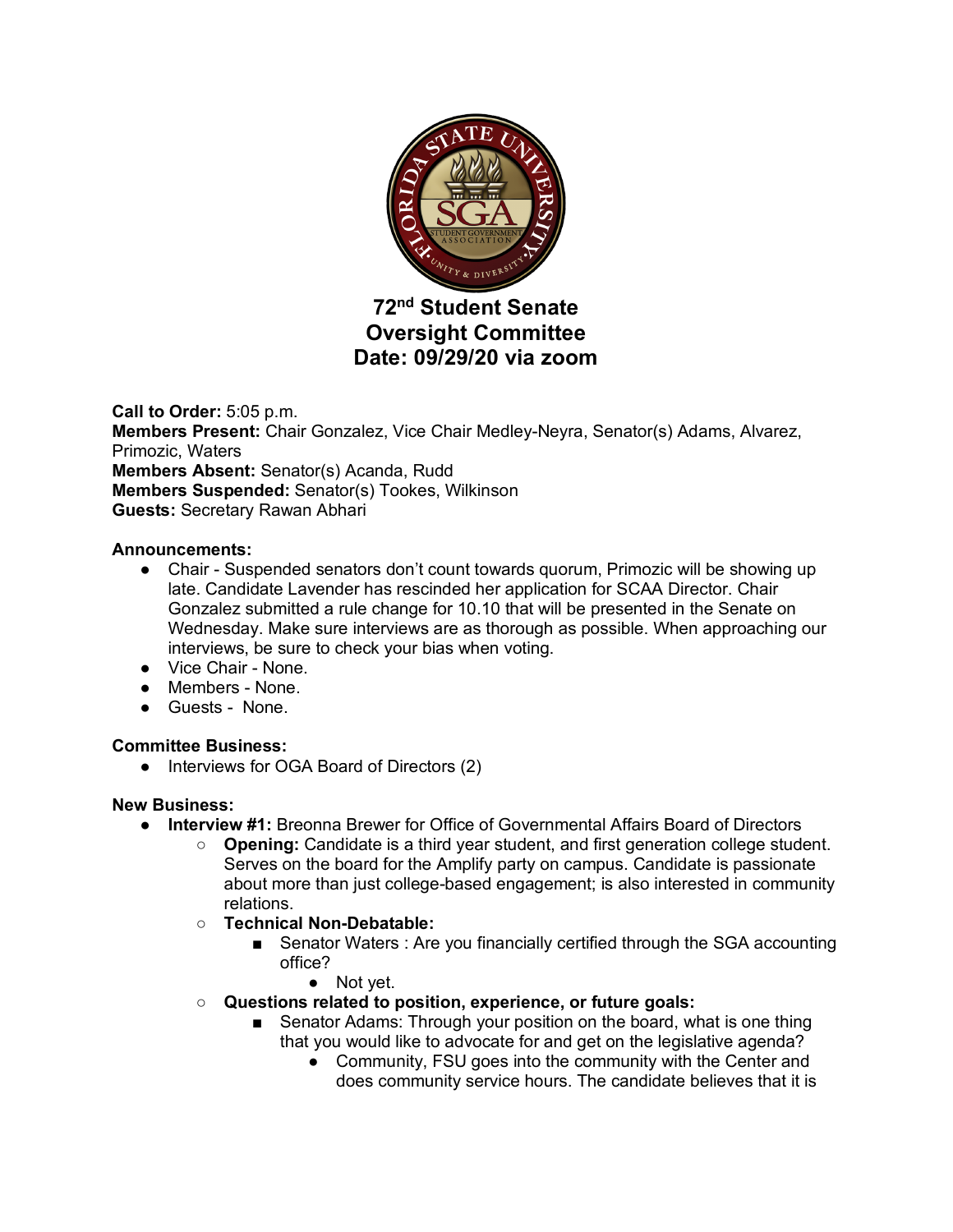important to formulate a program that serves the community would be highly beneficial.

- Senator Alvarez: What specific goals do you have in mind? What programs do you believe you could help establish?
	- Working with the college of education to get more kids back into school after the Pandemic. Leon County has students on zoom, and they don't actively show up all the time. Though it's not my area of specialty, the candidate would like to collaborate with other entities to ensure that students return to school.
- Senator Waters: In what ways will you ensure that the OGA is not being partisan?
	- It is important to get students voting, regardless of their party. The candidate does not want to push a party agenda.
- Senator Waters: What tangible skills have you taken from your time in the House?
	- The Candidate learned the importance of networking.
- Chair Gonzalez: In terms of lobbying efforts, can you explicitly state what your plans have for OGA outside of campus?
	- Candidate hopes to lobby for agencies to have funding; WSU, PSU, etc.
- **Questions related to character or any other questions:**
	- Senator Waters: What political figure do you most identify with and how will you put that inspiration into your position?
		- Malcolm X, he said to get things done by any means necessary; Candidate agrees with that statement.
	- Senator Adams: How do you deal with disagreements on a team?
		- The candidate feels their leadership positions have been within their own committee. They feel they have improvements to make, and issues can be talked through.
	- Chair Gonzalez: Could you unpack your character and explain how that plays into your conflict resolution skills?
		- Yes, the candidate believes they are honest and transparent. Candidate recognizes that it can sometimes come across as aggressive, but feels it is important to be transparent.
	- Senator Waters: What have you found difficult about being part of a team? How did you handle that?
		- Candidate serves on a committee for their sorority. They recognize how difficult it can be to put themselves in the shoes of others. Knows that it is important to listen to others.
	- Senator Randall: When the senate confirms candidates, they are hoping that the candidate will champion issues to better the Tallahassee community.
		- The Candidate has been an activist for a while, they have found that a diversity and inclusion task force should be implemented for the Tallahassee Police Department. Hopes to implement a police report card.
	- Senator Randall: What policies do you think FSU students should be advocating for in the state legislature?
		- Programs to help communities of color. Funding those community's programs will further their efforts.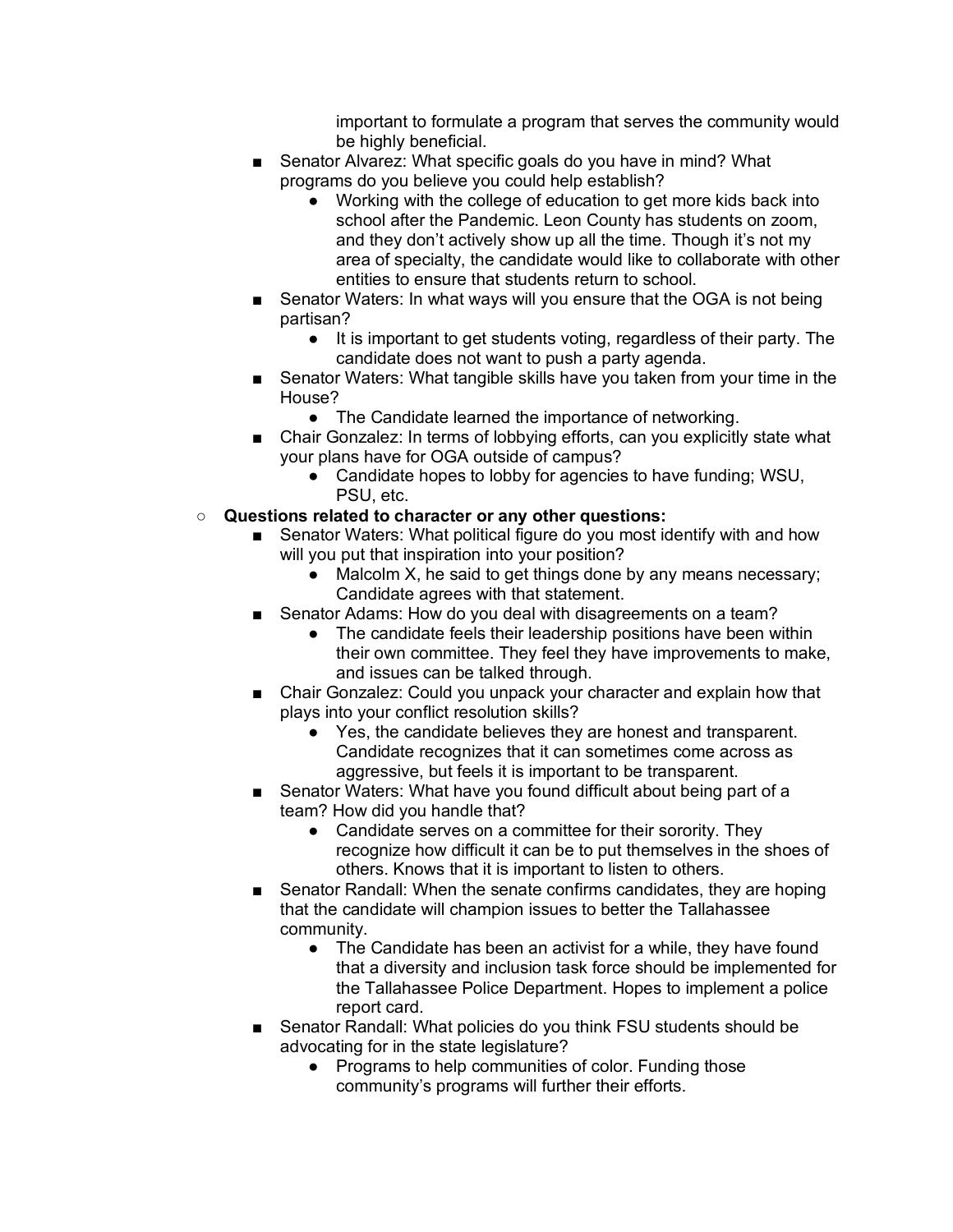- Chair Gonzalez: Could you please describe the powers and abilities of the OGA board of directors?
	- We gather the issues that students are passionate about and we represent the university at the capital.
- Chair Gonzalez: Do you have any personal relationships with anyone who has interviewed you?
	- No.
- **Closing:** Candidate said thank you and waived the rest of their time.
- **Deliberations**
	- Roundtable
- **Motion to Call the Question**
	- Senator Waters
	- Senator Adams seconds.
- **Voting Results**
	- Yes (2) Senators Alvarez, Medley-Neyra
	- $\blacksquare$  No (0)
	- Abstention (2) Senators Adams, Waters.
- **Revote**
	- Yes (2) Senator(s) Alvarez, Medley-Neyra
	- $\blacksquare$  No (0)
	- Abstention (2) Senator(s) Adams, Waters
- **Revote**
	- Yes (3) Senator(s) Alvarez, Medley-Neyra, Waters
	- $\blacksquare$  No: (0)
	- Abstention (1) Senator Adams
- **Candidate passes.**
- **Interview #2:** Raven Tucker for Office of Governmental Affairs Board of Directors
	- **Opening:** Candidae is a FGEN student from Broward county FL, in the CARE department. Is passionate about politics and hopes to attend law school.
	- **Technical Non-Debatable:**
		- Senator Waters: Are you financially certified?
			- No.
		- Chair Gonzalez: Do you know anyone who has been involved with your interview process?
			- Yes.
	- **Questions related to position, experience, or future goals:**
		- Senator Adams: What are you passionate about that you hope to advocate for within your OGA position?
			- The Candidate hopes to further campus safety efforts; hopes to ensure that campus safety is enhanced.
		- Senator Waters: How will you ensure that OGA is remaining nonpartisan?
			- The Candidate says that checking biases is imperative.
		- Senator Waters: Could you describe how the Noles Engaged in Politics program has helped you transition into the OGA board position?
			- The Candidate says they have learned much in the program, and believes that what they have learned in this program can translate well to the OGA board of Directors.
		- Senator Alvarez: How do you hope to explicitly enhance campus safety?
			- The Candidate would like for there to be an officer in every dining hall on campus, that way if there is ever a persistent threat, it can be handled immediately.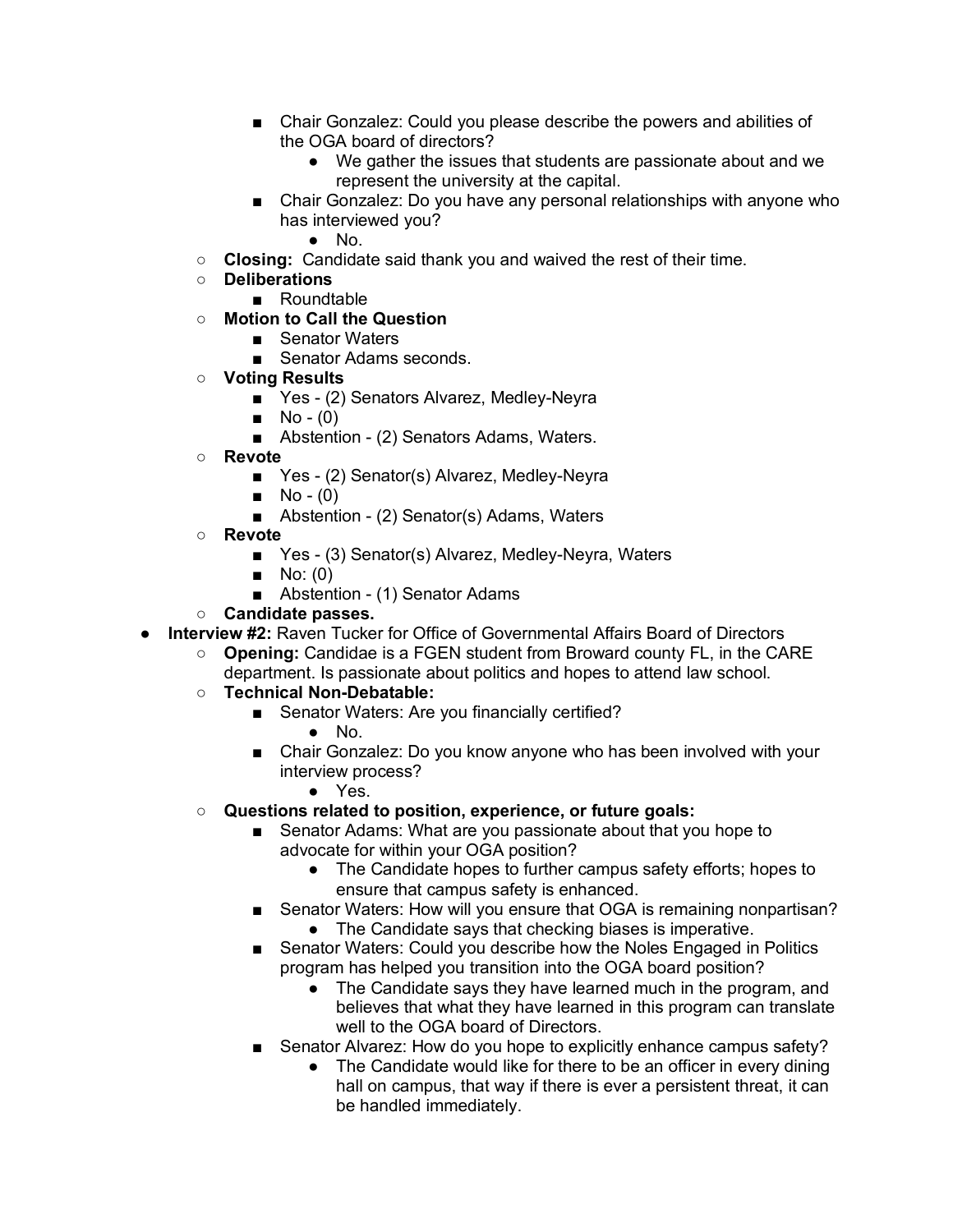- Can you describe tangible goals for OGA?
	- Candidate hopes to improve roommate matching. Random assignments are not always comfortable or safe, the candidate hopes to work to better this process.
- **Questions related to character or any other questions:**
	- Senator Adams: Could you provide an example of a time where you had to be a democratic leader?
		- Candidate spoke about a former position where they had to facilitate difficult conversations while remaining unbiased.
	- Senator Waters: What political figure do you identify with the most and why?
		- Representative Alexandria Ocasio-Cortez, she's caring and relatable.
	- Chair Gonzalez: Could you briefly unpack your character and how that plays into your conflict resolution?
		- The Candidate believes they have the ability to remain neutral, even in difficult situations.
	- Senator Randall: What experience do you have in the area of lobbying?
		- The Candidate was unable to lobby with OGA last semester, but when the tragedy at Marjorie Stoneman Douglas occurred, the candidate marched with the students calling for gun control.
- **Closing:** Candidate thanked everyone and looks forward to serving on the board if selected.
- **Deliberations**
	- Roundtable
- **Motion to Call the Question**
	- Senator Waters
	- Senator Medley-Neyra
- **Voting Results**
	- Yes (1) Senators Adams
	- No (1) Senator Primozic
	- Abstention (3) Senators Waters, Medley-Neyra, Alvarez
- **Revote**
	- Yes (3) Senator(s) Adams, Alvarez, Medley-Neyra
	- No (1) Senator Primozic
	- Abstention (1) Senator Waters
- **Candidate passes**
- **Interview #3:** Emmabella Rudd for Office of Governmental Affairs Board of Directors
	- Motion to Table Candidate
		- Senator Adams
		- Senator Alvarez seconds

## **Unfinished Business:** X

## **Final Announcements:**

- Chair Thank you for another great meeting. There is only one more candidate for OGA. We do not know if there will be a new OGA Board of Director yet.
- Senator Adams: What time are you on Freeform at, Senator Waters?
- Senator Waters: I am on Freeform at 7 p.m.
- Senator Primozic: After watching Senator Waters on Freeform, please watch the Presidential debate.